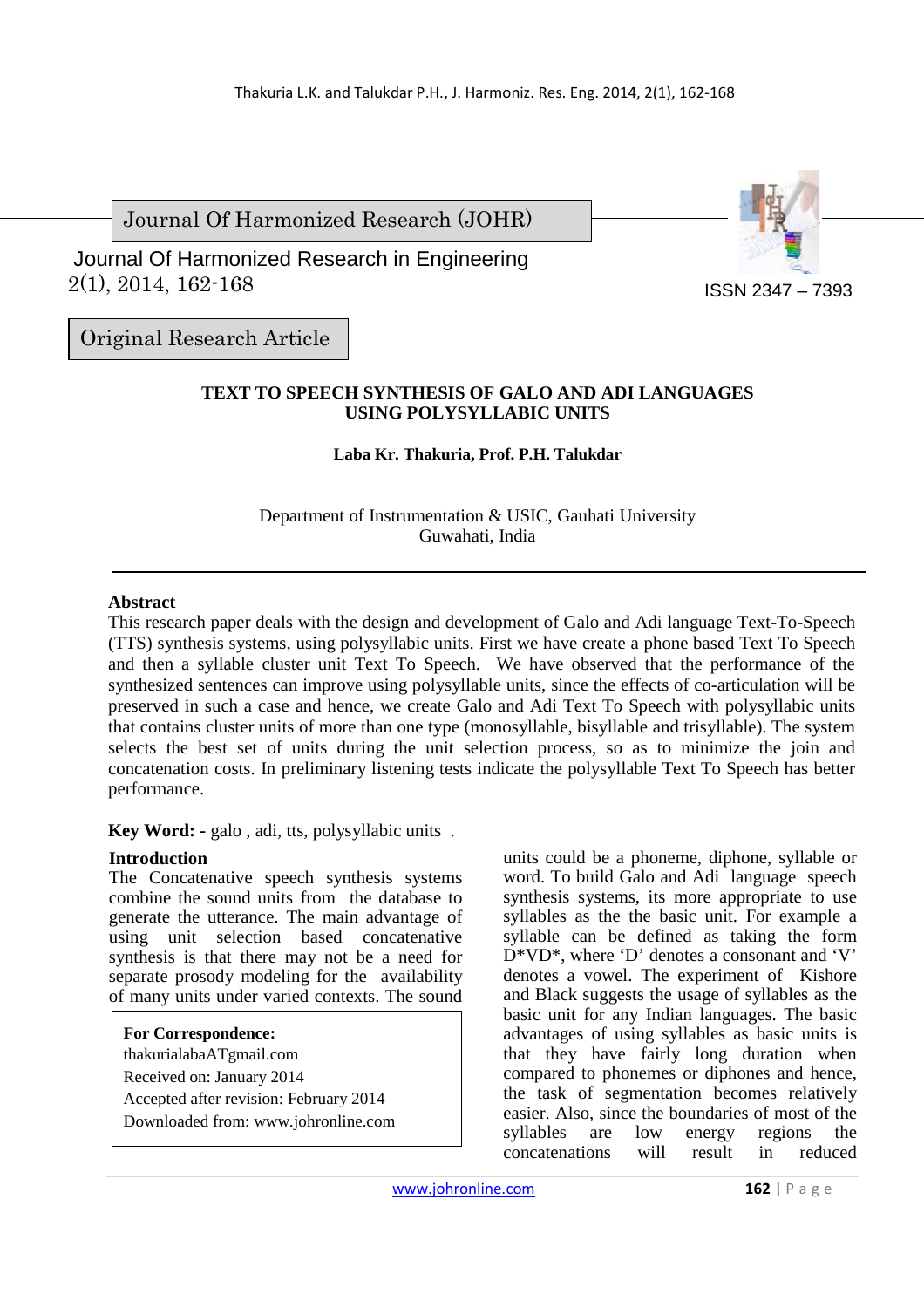perceivable distortions. The basic case of making use of poly-syllables is that, as the number of concatenation points will be less, the synthesized speech quality is expected to be higher performance. It so happen that the Festival speech synthesis system chooses two units from the different parts, even when both the units occur in sequence in the database. This will indicate that the criteria used by Festival for unit selection may be inappropriate, which can be avoided by making use of polysyllabic units because polysyllable units are formed using the monosyllable units which is already present in the database and the synthesis quality can be improved without augmenting any new set of units or realizations. The method that we have discussed in the paper is different in the sense that the cluster units are not just built for one type of unit, but for different types of units say mono, bi and tri syllables and then we combine the results of three different phases i.e. for mono, bi and tri syllables of training appropriately to produce polysyllable TTS. The usage of pronunciation dictionary would help in choosing the appropriate sound unit, based on context, in the case of Galo and Adi languages. The research paper is organized as - **Section I** describes the design considerations involved to build a polysyllable TTS and the steps pertaining to corpus collection, syllable coverage, building pronunciation dictionary and voice talent/artist selection process. **Section II** describe the implementation aspects of building a polysyllable TTS using the Festival framework and elaborates on the labeling process (using both Ergodic Hidden Markov Model [EHMM] **[**8**]** and group delay **[**9**]** based segmentation algorithms) and on the multiple stages of TTS training/building, in order to produce polysyllabic speech synthesis. **Section III** describe the possible research directions and finally, **Section IV** describe conclusions.

#### **(i) Galo**

The Galo language(Agom) is inherited from the Tibeto-Burman family of languages. This language is mostly spoken by the Galo people. of Arunachal Pradesh. The Galo is one of the major tribes of Arunachal Pradesh. Around 95% of Galo people learn Galo as a first language, although most are also bilingual and borrow frequently from Assamese, Hindi and English( The major languages of Indian subcontinent). In the Arunachal Pradesh there are total 25 major tribes and almost 110 sub- tribes. There is high degree of mutual intelligibility among the different languages of Arunachal Pradesh like language spoken by the Adis, Apatanis, Galos, the Hill Miris, the Nyishis and the Tagins. Moreover they share many characteristic features in their cultural code and trace their ancestry from a common forefather, namely Abotani. Hence, the language spoken by them can rightly be given generic name –Tani language[37]. The languages in Arunachal Pradesh can broadly be classified into two groups: namely Abotani group and Non-Abotani(Buddhism). The major Galo dialects are Pugo, spoken around the district capital(Itanagar), Aalo and Lare spoken in the south of Aalo, and Subdialects are numerous, and often correspond to regional or clan groupings. The Galo have decided to adopt the Roman script with certain additions of two owels and two consonants whose phonetics are common in international phonetic alphabets (IPA). The most common additions are the Roman symbol v,w,q and x, which are not otherwise use for writing Galo. These symbols now represent IPA ə, ɨ, ŋ and ɲ/ñ respectively. With the assignment of Galo sounds to the Roman letters as given below, the Galo Script has devised as accurate and as practical as possible.

|  | Table 1: Script Comparison of Galo and Adi Vowels |
|--|---------------------------------------------------|
|--|---------------------------------------------------|

| Galo     | А | U | E  | O           |   | W  |
|----------|---|---|----|-------------|---|----|
|          | A | u | E  | $\bf{0}$    |   | W  |
| Adii     |   |   | ЕY | $\mathbf 0$ | E | UI |
|          | A |   | EY | O           | E |    |
| Phonetic |   | Π | E  | O           | a |    |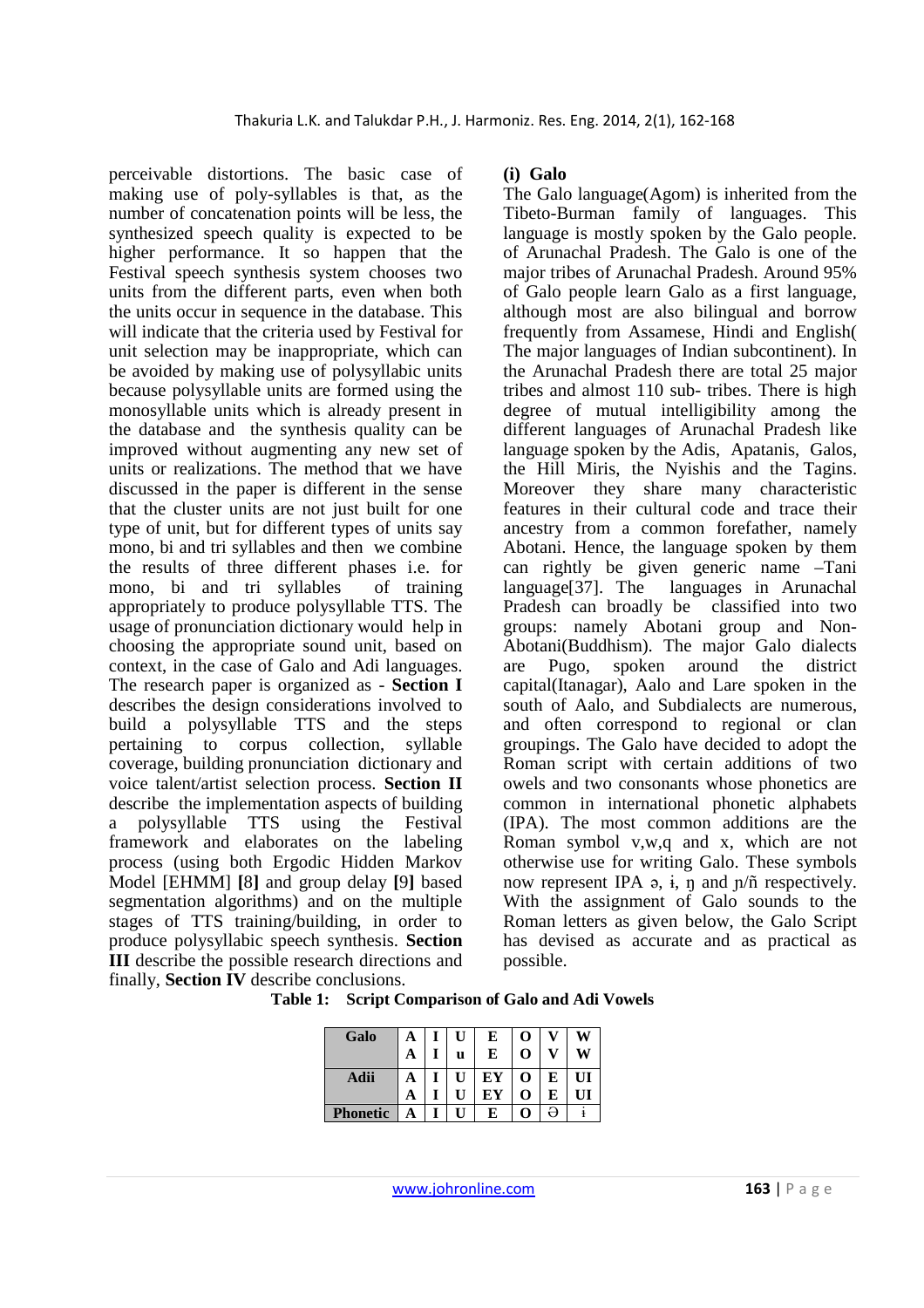| <b>Galo</b>     | K            | G | $\mathbf 0$            | C         | $\bf J$ | $\mathbf X$ | Т | D | N           | P | B | М | Y | R | L | <b>S</b> | Н |
|-----------------|--------------|---|------------------------|-----------|---------|-------------|---|---|-------------|---|---|---|---|---|---|----------|---|
|                 | $\bf k$      | G | Q                      | C         | J       | X           | Т | d | $\mathbf n$ | P | B | m | Y | R | L | S        | H |
| Adii            | K            | G | <b>NG</b>              | CH        | $\bf J$ | <b>NY</b>   | T | D | N           | P | B | М | Y | R | L | <b>S</b> | H |
|                 | k            | G | $\mathbf{n}\mathbf{g}$ | <b>Ch</b> | J       | <b>Ny</b>   | т | d | $\mathbf n$ | P | B | m | Y | R | L | S        | H |
| <b>Phonetic</b> | $\mathbf{K}$ | G | D                      | tc        | dz      | J           | Т | d | $\mathbf n$ | P | B | m | J | R | L | s/c      | Н |

Table 2 Script Comparison of Galo and Adi Consonant

# **ii. Adi**

The Adis have decided to adopt the Roman script with certain additions of two vowels (gaayo merey) and two consonants (merey) whose phonetics are not very common in international phonetic alphabets (IPA). The four new alphabets coined for use in Adi language (agom) are dual-letter vowels - EY & UI and consonants - NG & NY. With this restructured script, AAK, the apex literary body of

Adi community, will develop study materials for use in the schools of Adi areas as third language. All books, poetries and archive writings, already in printed form, will be rewritten with this script in due course of time. Describing as "historic" the reform brought in towards enriching the traditional cultural heritage of Adi community, the ABK exudes hope that this will usher in a new era of linguistic and literary development of Adi.

**Table 3** Adi Vowel named as Gayo Merey

| <b>Vowels (Gaayo Merey)</b>   |                |                                |                 |                                                                               |  |  |  |  |
|-------------------------------|----------------|--------------------------------|-----------------|-------------------------------------------------------------------------------|--|--|--|--|
| <b>Short</b><br><b>Vowels</b> | Long<br>Vowels | Adii Words                     | English Alike   | Description of Phonetics<br>(Tongue Position)                                 |  |  |  |  |
| A                             | AA             | <b>ALAK/AAYI</b>               | PALM/EARN       | Tip at near front lower jaw & back<br>open(Lips/jaw normal open)              |  |  |  |  |
| E                             | EE             | <b>EKUM/EEJO</b>               | $-NA-$          | Tip floating at middle(lips normal open,<br>jaw half normal open)             |  |  |  |  |
| EY or<br>${\bf E'}$           | <b>EEY</b>     | EYSUL/<br><b>EEYRUNG</b>       | PEN/PAIN        | Tip processing lower front jaw(lips in<br>smile position at half normal open) |  |  |  |  |
| $\mathbf I$                   | $\mathbf{I}$   | <b>IYYI/IIPANG</b>             | <b>PIN/PEAK</b> | Tip pressing lower front jaw(lips in smile<br>position at jaw near close)     |  |  |  |  |
| UI or I'                      | <b>UUI</b>     | <b>UIRBUNG/U</b><br>UIK        | $-NA-$          | Tips floating middle (lips in smiling)<br>positions at jaw near close)        |  |  |  |  |
| $\mathbf 0$                   | <b>OO</b>      | <b>OMRUI/</b><br><b>OOSONG</b> | <b>OPEN/OAK</b> | Tip floating at middle(lips rounded at<br>near open)                          |  |  |  |  |
| $\bf{U}$                      | UU             | <b>UROM/UUT</b>                | <b>PUT/YOUR</b> | Tip floating at middle                                                        |  |  |  |  |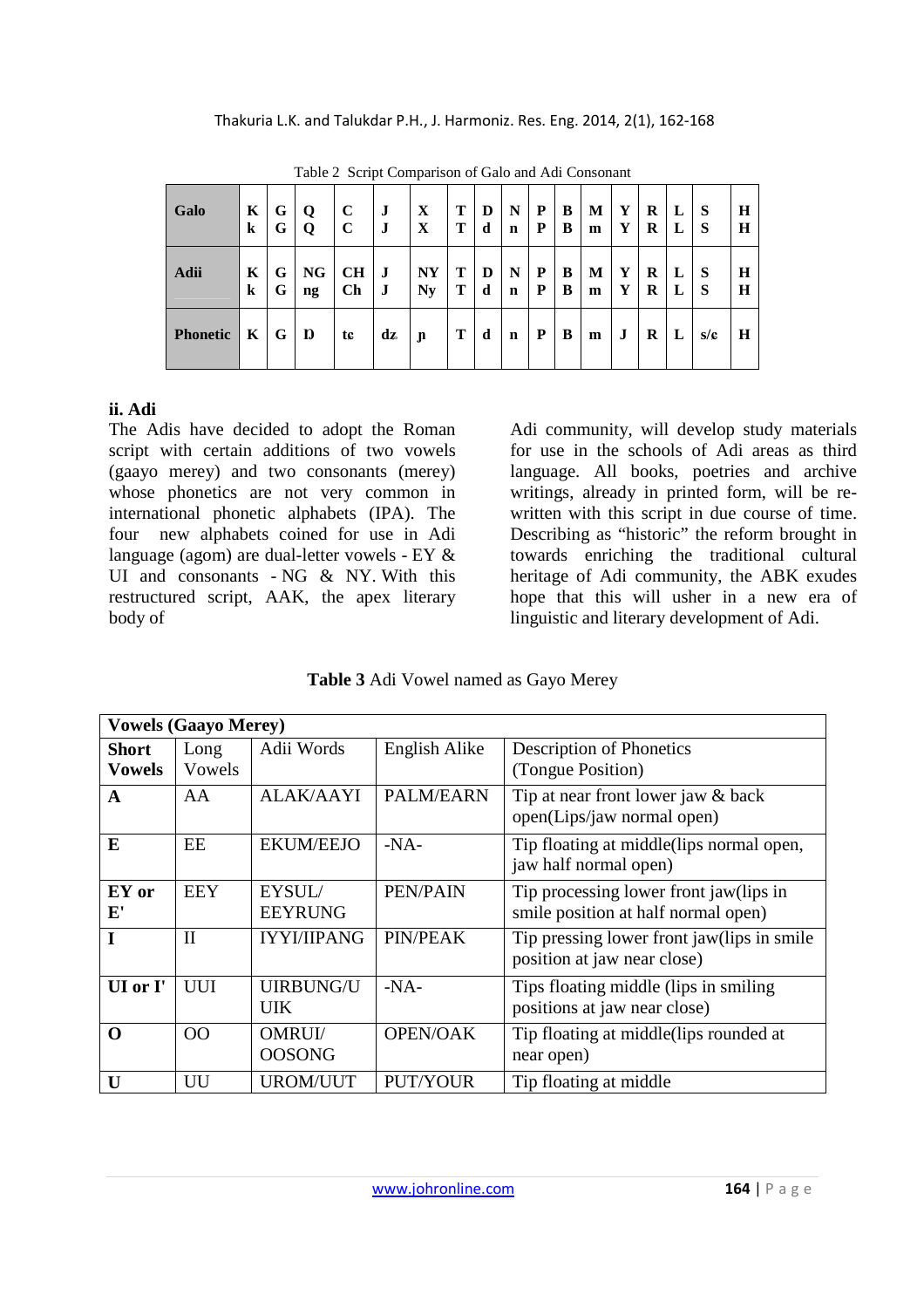There are 24 phonemes in both the languages. The phoneme consists of seventeen (17) consonant and seven (7) vowels. The structure of Sino-Tibetan family of language is as given below.



**Figure 1**: Sino-Tibetan family of Language

## **(iii) Text To Speech(TTS)**

TTS requires the conversion of text into semicontinuous sounds. The most obvious approach seems to be to store digitized sound sequences representing complete words or phrases, and then simply select and output these sounds. For those who travel by train, a good example of this approach is the automated announcement system used at many UK railways stations, including New Street Station. This approach has the advantage of simplicity and can also produces very natural-sounding speech; however it also has several serious drawbacks. In a limited domain (e.g. speaking weather forecasts or train announcements), it is feasible to construct a complete dictionary giving the digitized pronunciations of all relevant words or phrases. However, this is impossible for general text. Languages contain a very large number of words, many of which occur only rarely, so that a huge dictionary would be required. Furthermore, natural languages are constantly changing, with new words being introduced (especially in the names of commercial products). Such words could not be handled by a system relying on pre-stored sounds.

#### *I.* **Design**:

*A. Syllable Coverage* 

For syllable coverage we have consider GU\_Golo\_Adi corpus. The syllable set that we have considered includes V, VC, CV, CVC and CCVC and then the processed sentences are segmented into syllables and their frequency and uniqueness of occurrence are identified. The syllable occurs is taken into account, for the uniqueness of a syllable. For example, the same syllable /alo/ in Galo, occurring in three different contexts say begin, middle and end, are treated as three unique syllables. The sentences which contribute towards coverage of syllables are selected and are used for recording by the voice talent.

#### *B. Pronunciation Dictionary*

Since Galo and Adi languages are syllable-centric, so there is a need of pronunciation definition for all possible contexts. Since one-to-one correspondence between the spoken and written form does not always hold good. In the case of Galo and Adi language, the same letter is used for producing different sounds under different contexts. Thus the pronunciation dictionary for Adi and Galo language should be capable of providing multiple pronunciations for the same word, occurring in different contexts The pronunciation dictionary (Lexicon) module has many advantages over the Letter-To-Sound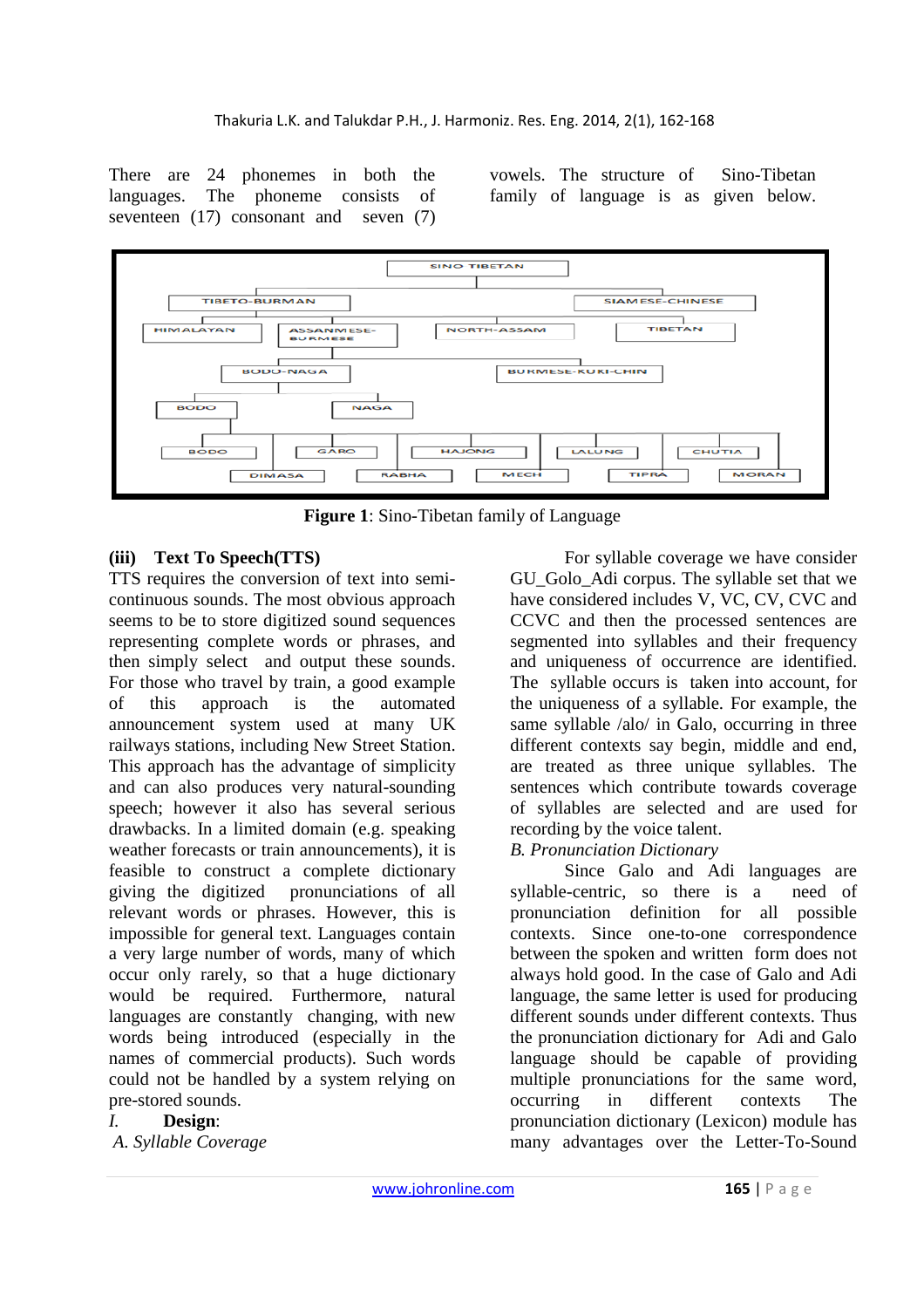(LTS) rules. But Pronunciation dictionary provides appropriate pronunciations, based on context and binary search is done in case of pronunciation dictionary, where as LTS uses linear search. The pronunciation dictionary is created using unique list of words generated from the text corpus and appropriate pronunciations are provided for the same, based on their context. Another advantage of using pronunciation dictionary is to perform a Viterbi search, so that concatenation cost is minimized.

#### *C. Speaker selection*

The speech, are recorded by multiple speakers is subjected to variations in pitch, tempo and amplitude. The level of variations done is limited such that the quality of the voice does not change. The speaker, whose voice did not loose its quality upon applying these prosodic variations, is chosen for further recording.

### *D. Voice Recording*

The collected data is recorded in a professional setting (anechoic chamber), with the following technical specifications - 16KHz sampling rate, 16 bits, single channel recording. The recorded files, are converted to NIST sphere file format. The main advantage of sphere file format is that it can hold all the audio information as part of its header, alleviating the need for storing it separately.

# **IV.** Implementation**:**

## *A. Data Collection*

The GU Galo Adi corpus that is used for create TTS, initially for 2 hour, consisted of 1000 sentences but 30% of these sentences are used as hold-out sentences that are used later for quality evaluation purposes (sample synthesized files can be found at **[**15**]**). The held-out sentences are chosen based on syllable coverage criterion i.e. the sentences which do not add a new unique syllable, in terms of coverage, are chosen to be part of held-out sentences. The held-out sentences hence will not affect the syllable coverage of the speech synthe sis system.

### **III. Labeling Tool***:*

The process of manual labeling is a time consuming and daunting task and so It is not trivial to label waveforms manually, at the syllable level.



The tool makes use of group delay based segmentation to provide the segment boundaries. The size of the segment labels generated can vary from monosyllables to poly-syllables, as the Window Scale Factor (WSF) parameter is varied from small to large values. The tool contains 4 panels : • Slider panel – which is used to change/adjust the labels. • Wave panel – which shows the waveform in segmented format• Text panel - Shows the segmented text with syllable as the basic units and Group Delay panel - Displays the group delay plot. Our labeling process use of both Ergodic HMM (EHMM) labeling procedure provided by Festival and the group delay based algorithm provided by the labeling tool. This is achieved by enhancing the Labeling tool to display a new panel, which would show the segment boundaries as estimated by the EHMM process. The screenshot of the labeling tool, with a missed boundary, i.e. the boundary which is not indicated by group delay, but by EHMM, is as shown in Fig.2. and the screen shot of the labeling tool, with the boundary corrected by finding the peak which lies below the threshold is shown in Fig.3. The highlighted section of Fig.3 shows the group delay peak which is missed and also the corresponding included boundary.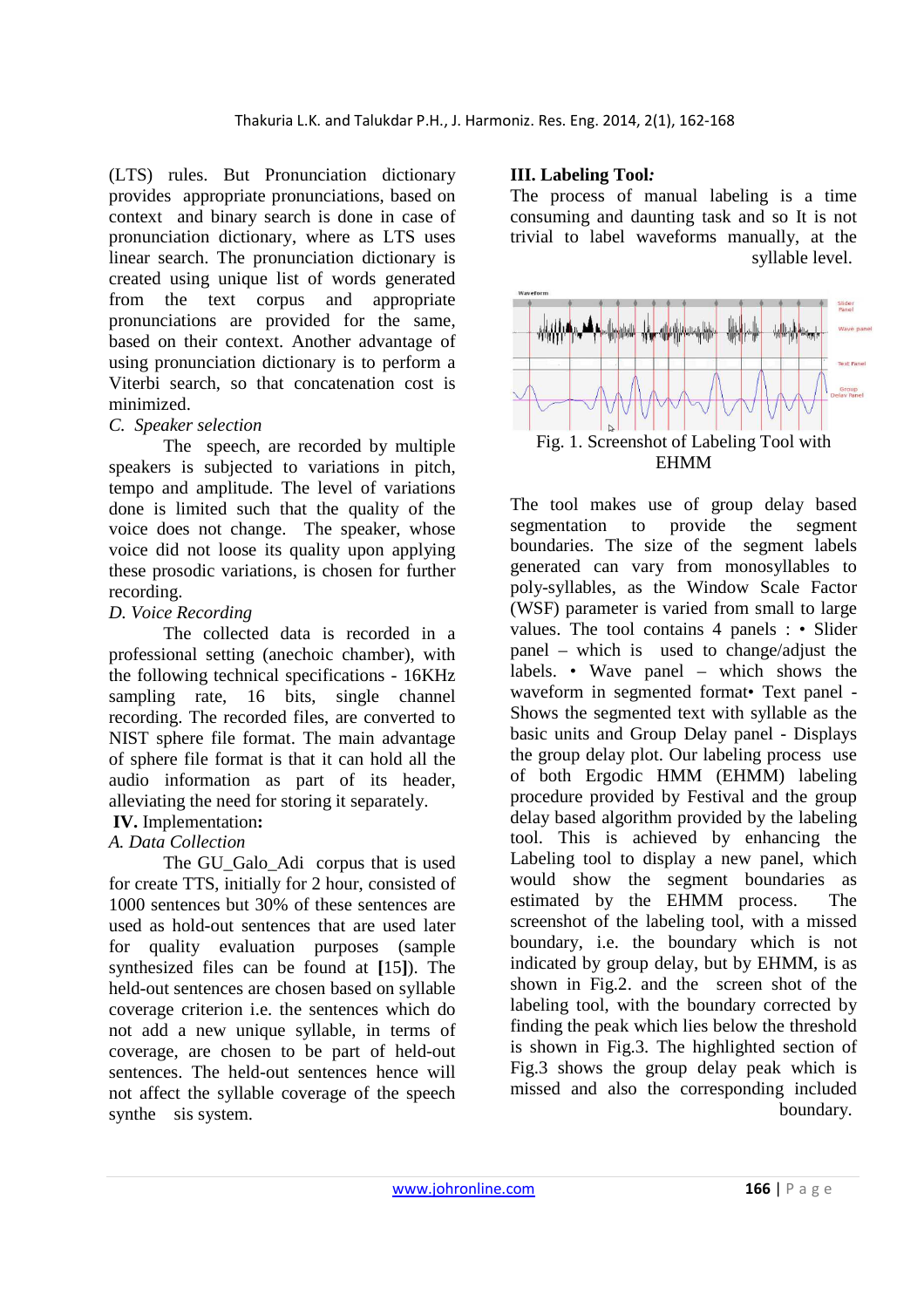

syllable• In Phase 2: The text is broken down into bi-syllables at the word level and mono syllables if bi-syllables is not possible. In Phase 3 : The Text is first broken down into trisyllables at the word level followed by bi and mono syllables. After completing the processes, all the cluster unit trees generated by the three phases are merged into a single tree and also the catalogue files are merged. This is done to provide a large number of instances of units with varying sizes during synthesis. For polysyllabic speech synthesis, the LTS rules are such that it first attempts to break down the text into the largest possible unit trained, at the word level.

#### **Conclusion**

We have discussed the design and implementation steps involved in building a polysyllabic speech synthesis system for Galo and Adi languages using the Festival framework. The polysyllable Text To Speech takes the largest possible unit from the database, which improve the quality, since the number of concatenation points is greatly

reduced. The prosodic variations across the smaller units which make up the polysyllabic units will remain intact.

#### VI. Acknowledgment

Firstly, I would like to express my sincere gratitude and heartfelt thanks to my guide Prof. Pran Hari Talukdar, Professor, Department of Instrumentation and USIC, Gauhati University. I would not have been able to complete the research work and shape it in the form of the research paper without his consistent advice, and never ending enthusiasm, positivity, encouragement, support and understanding. I am very fortunate for having an opportunity to work with him from which I benefited enormously.

### **References**

**[ 1 ]** T. Dutoit, *An introduction to text-tospeech synthesis*, Kulwer Academic Publishers, 1997.

**[2 ]** S.P. Kishore and A.W. Black, *Unit size in unit selection speech synthesis*, proceedings of EUROSPEECH, pp. 1317-1320, 2003.

**[ 3 ]** M. Nageshwara Rao,S. Thomas, T. Nagarajan and Hema A. Murthy *Text-to-speech synthesis using syllable like units*, proceedings of National Conference on Communication (NCC) 2005, pp. 227-280, IIT

Kharagpur, India, Jan 2005.

[4] Samuel Thomas, M. Nageshwara Rao, Hema A. Murthy and C.S. Ramalingam,*Natural Sounding TTS based on Syllable-like Units*, proceedings of 14th European Signal Processing Conference, Florence, Italy, Sep 2006.

**[ 5 ]** Venugopalakrishna.Y.R. et.al., *Design and Development of a Text-To-Speech Synthesizer for Indian Languages*, pp. 259-262, proceedings of National Conference on Communication (NCC) 2008, IIT-Bombay, February 2008.

**[ 6 ]** Venugopalakrishna.Y.R.,Vinodh.M.V., Hema A. Murthy and C.S. Ramalingam, *Methods for Improving the Quality of Syllable based Speech Synthesis* , proceedings of